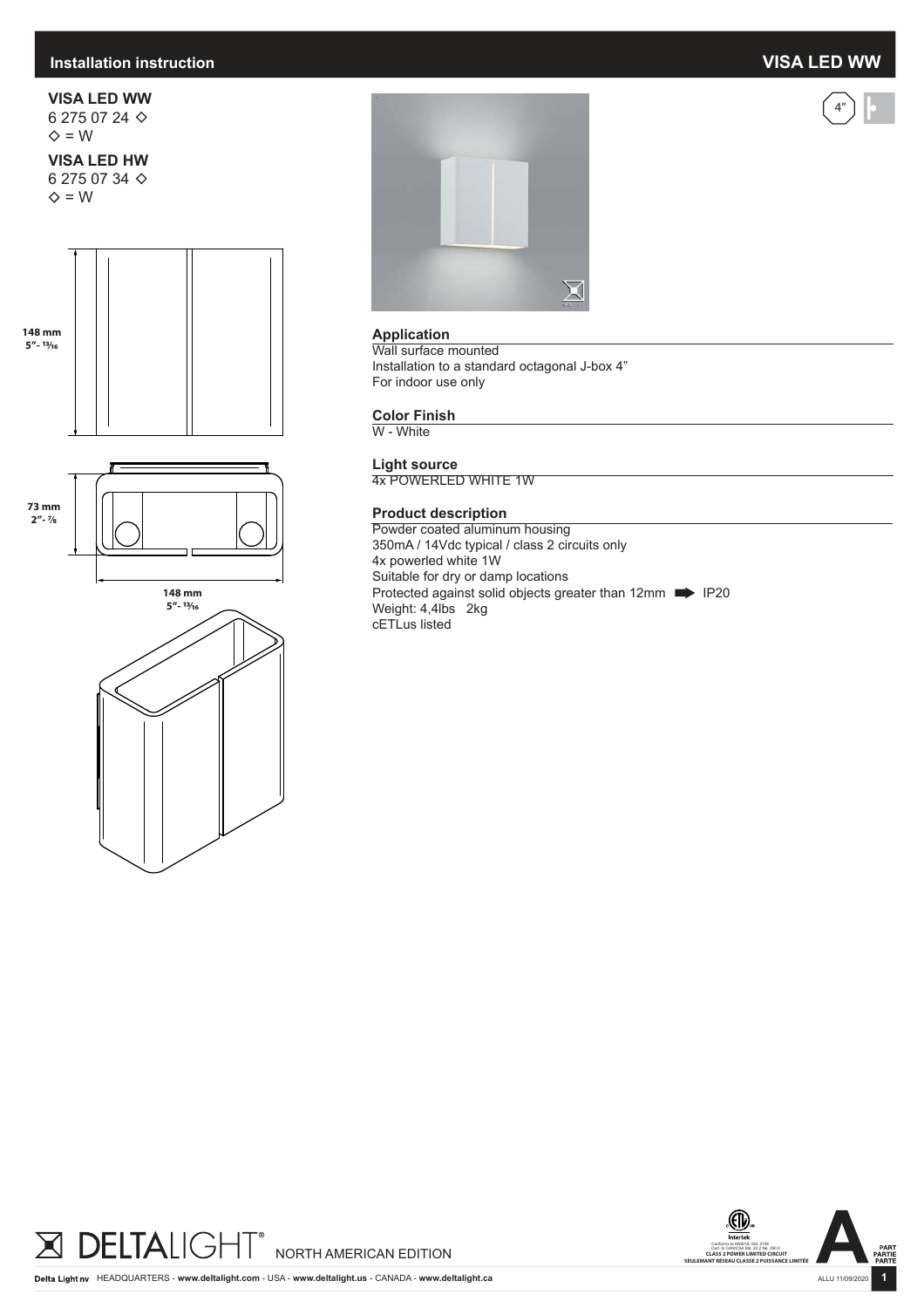# $\mathscr{I}$  INSTALLATION LUMINAIRE



**DELTALIGH**  $\blacktriangleright$ ┑╽ NORTH AMERICAN EDITION

HEADQUARTERS - **www.deltalight.com** - USA - **www.deltalight.us** - CANADA - **www.deltalight.ca**